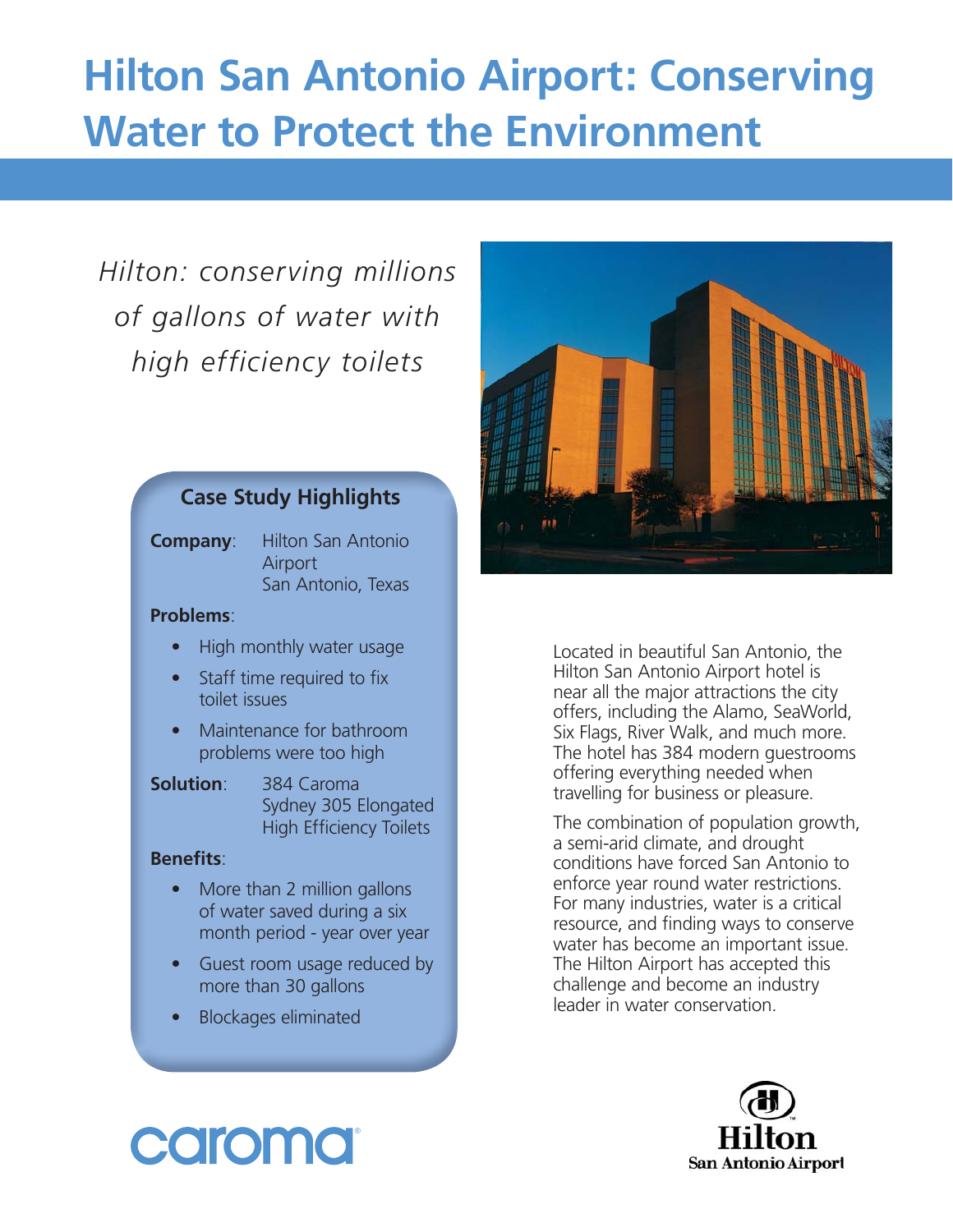In 2008, the Hilton received the San Antonio Water System's (SAWS) WaterSaver award for taking the initiative and installing watersaving fixtures in their guestrooms, ultimately saving millions of gallons of water each year. According to Michael Sanders, General Manager of the Hilton San Antonio Airport, "Protecting the environment is important to the Hilton. Helping conserve water in an area that is prone to water bans due to drought conditions is one way we can help."

For the average home, toilets are responsible for the most water used indoors. Similarly, hotel guestrooms usually represent the biggest use of water on the premises. Older toilets use a considerable amount of water. The older single flush, the most common toilet in North America, uses 2.5 to 5.0 gallons of water for each flush. High efficiency toilets must average less than 1.28 gallons per flush  $-$  extreme water savings compared to older models. In San Antonio, the hospitality industry is the second largest water user, and with the environmental awareness of the Hilton, water conservation became critical.

#### **Caroma: the Hilton's choice**

The goal of the conservation project for the hotel was to help the city save water. In 2007, SAWS suggested dual flush toilets to replace the 3.5 gallon toilets currently installed. Dual flush toilets have a two button flushing system: half flush for liquid and paper waste and full flush for solid waste. After researching possible options, the Sydney 305 elongated toilets from Caroma were chosen for the project.

"The Caroma toilets offer significant water savings over the older toilets we replaced," stated Sanders. The Sydney two piece dual flush toilets use 1.6 gallons of water for a full flush and 0.8 gallons for the half flush, averaging only 0.96 gallons per flush. The toilets also have a large trapway, virtually eliminating blockages. The entire range of Sydney toilets is WaterSense-approved, meaning they have completed rigorous thirdparty tests for performance and efficiency. As of August 2008, Caroma has 41 WaterSenseapproved toilets, more than any other manufacturer.

The installation process is very easy, whether for a new install or retrofitting. During the Hilton retrofit of 384 rooms, no room nights were lost, resulting in no lost revenue. The smooth lines of the toilet also enable easy cleaning.

*"We have received dramatically fewer calls for toilet problems than we used to. We may have had a blockage, but I honestly can't remember any."*

> *Justin Allred Engineering Supervisor Hilton San Antonio Airport*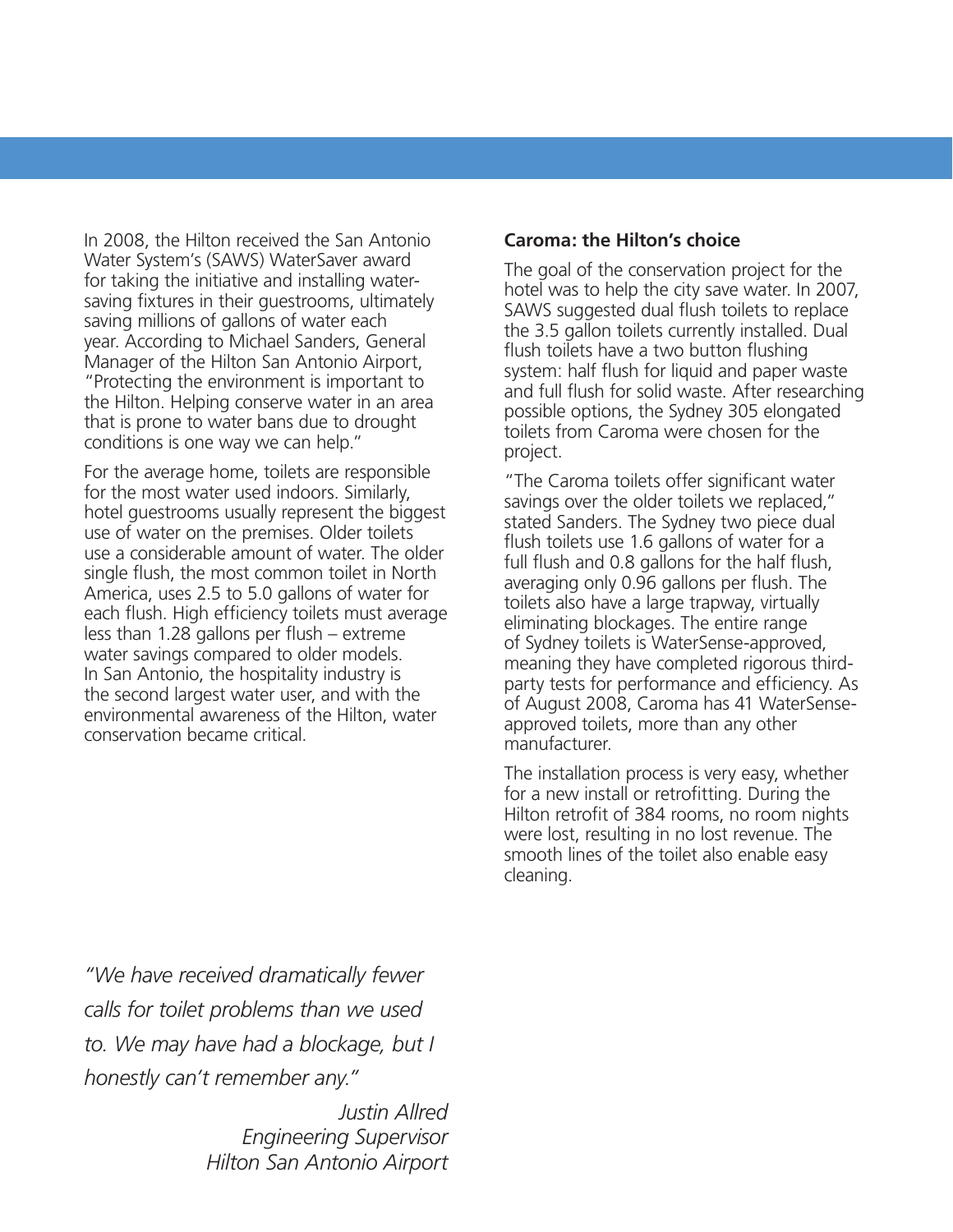#### **Results achieved**

The installation of the Caroma toilets at the Hilton Airport has yielded impressive results! "Comparing January through June 2008 water consumption against 2007 for the same months, we have saved more than 2 million gallons of water," explains Sanders. "Water use has dropped by more than 30 gallons per occupied room and by more than 23 gallons per guest. If we were at full occupancy, that is a substantial water savings of more than 11,000 gallons per day."

In addition to the water savings, the Hilton has experienced other benefits from the Caroma installation. For example, "we have received dramatically fewer calls for toilet problems than we used to," stated Justin Allred, engineering supervisor at the hotel. "We may have had a blockage, but I honestly can't remember any. With such a large trapway, I don't see how anything could get blocked." Because service calls for toilets are minimal, the maintenance team has more time to spend on other projects.

"We have had nothing but positive feedback about our water conservation efforts and doing something to save and preserve the environment," explains Sanders. "We didn't have to compromise style for water conservation. Caroma toilets look stylish and modern and will save us millions of gallons of water just this year alone. Protecting the environment while saving money: it's easy with Caroma"



Hilton San Antonio Airport hotel receives WaterSaver award for water conservation (from left to right): Alexander Briseno, Chairman of SNWA Board of Trustees Michael Sanders, General Manager Hilton Airport Robert Puente, Interim SNWA President and CEO

*"Caroma toilets look stylish and modern and will save us millions of gallons of water just this year alone."*

> *Michael Sanders General Manager Hilton San Antonio Airport*